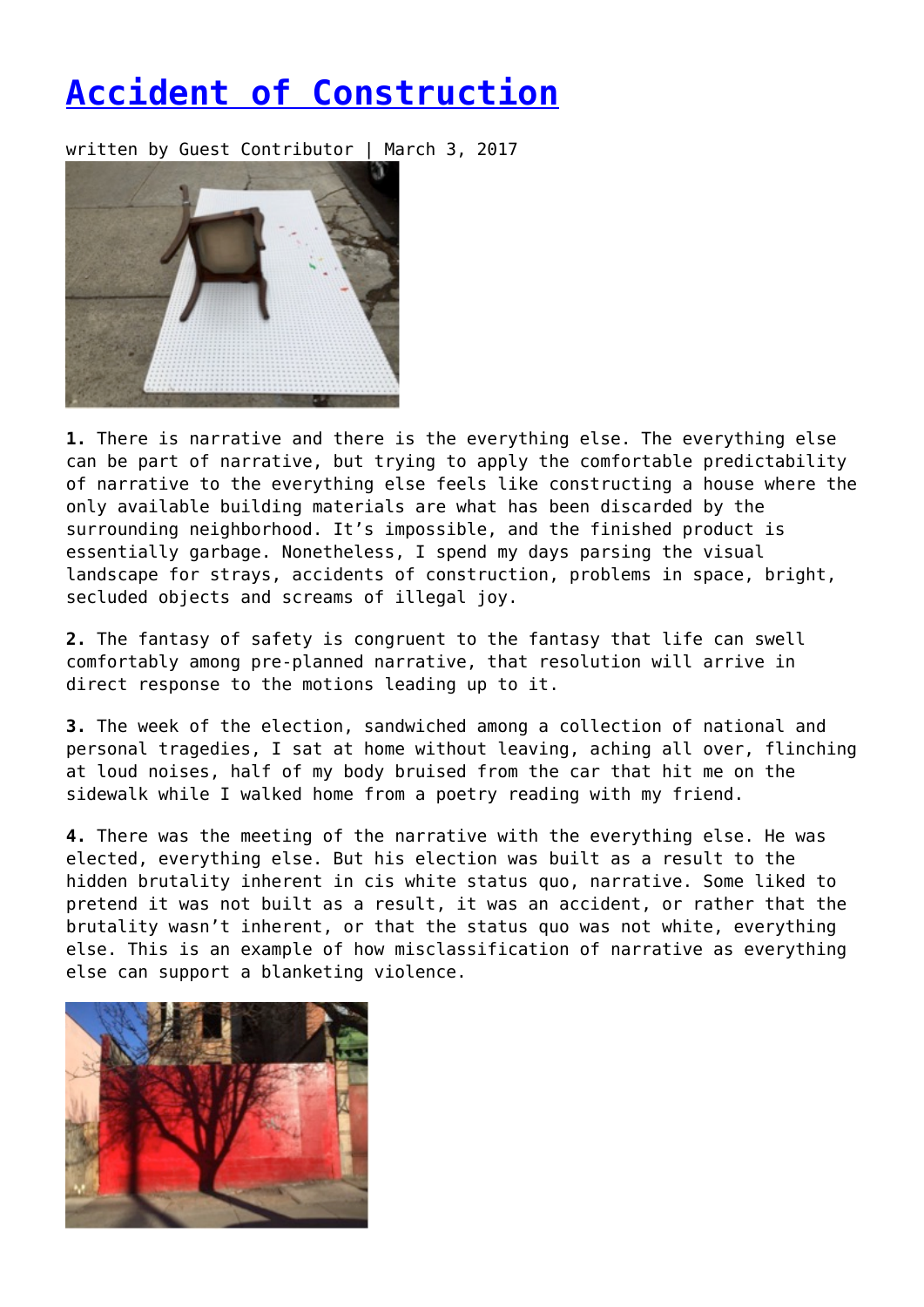**5.** I'm the Bed Stuy food share. Garbage as the everything else to plasticwrapped narrative.

**6.** I annoy myself with the drive I have to relate everything in my life to every other thing, as if I owe an enormous respect to this narrative. It was for this reason that everything, the accident and the election, blended together into one singular motion against which I felt helpless and vulnerable. Those words aren't strong enough. I felt like I was going to be killed.

**7.** From the internet: slow motion perception is a postulated mental state wherein time seems to be slowed down. People in life-threatening situations sometimes report experiencing this.

**8.** Back and forth over whether this was the culmination of a swatch of bad luck, or the beginning of it. Again, my tendency to draw connecting lines to notice patterns in my life as if questioning of what I know is real: that my life has already been explained meticulously for me, and has been bound up in a tightly structured capitalist design. That design is occasionally undermined by bursts of randomized natural cruelty, but of course natural cruelty can be harnessed by the State and used as a weapon. For example, a sparked wire can catch on a carpet or not, but if you are poor, queer, brown or living in your space against the permission of the city, the wire is likelier to catch.



**9.** I was on all fours in the street, in a moment that must have lasted less than a second, and thinking about my friends who've died, and my friends who've lost friends. Some of them dead by these bursts of natural cruelty, a randomness that feels impossible to politicize. But there is no death that is apolitical. There are deaths that, in a calculated move, are written down as so. Is the "random" death of a queer comrade not political when the community in which the death takes place is already engaged in the daily mental and physical grief of surviving under fascism?

**10.** Thinking I was about to die, I felt confused at the gap of logic between knowing that brutality is a necessary condition to the functioning of this world, and the fact that this was going to be how I die, something so nothing? The everything else marking its hold on space, just when narrative is so dominant?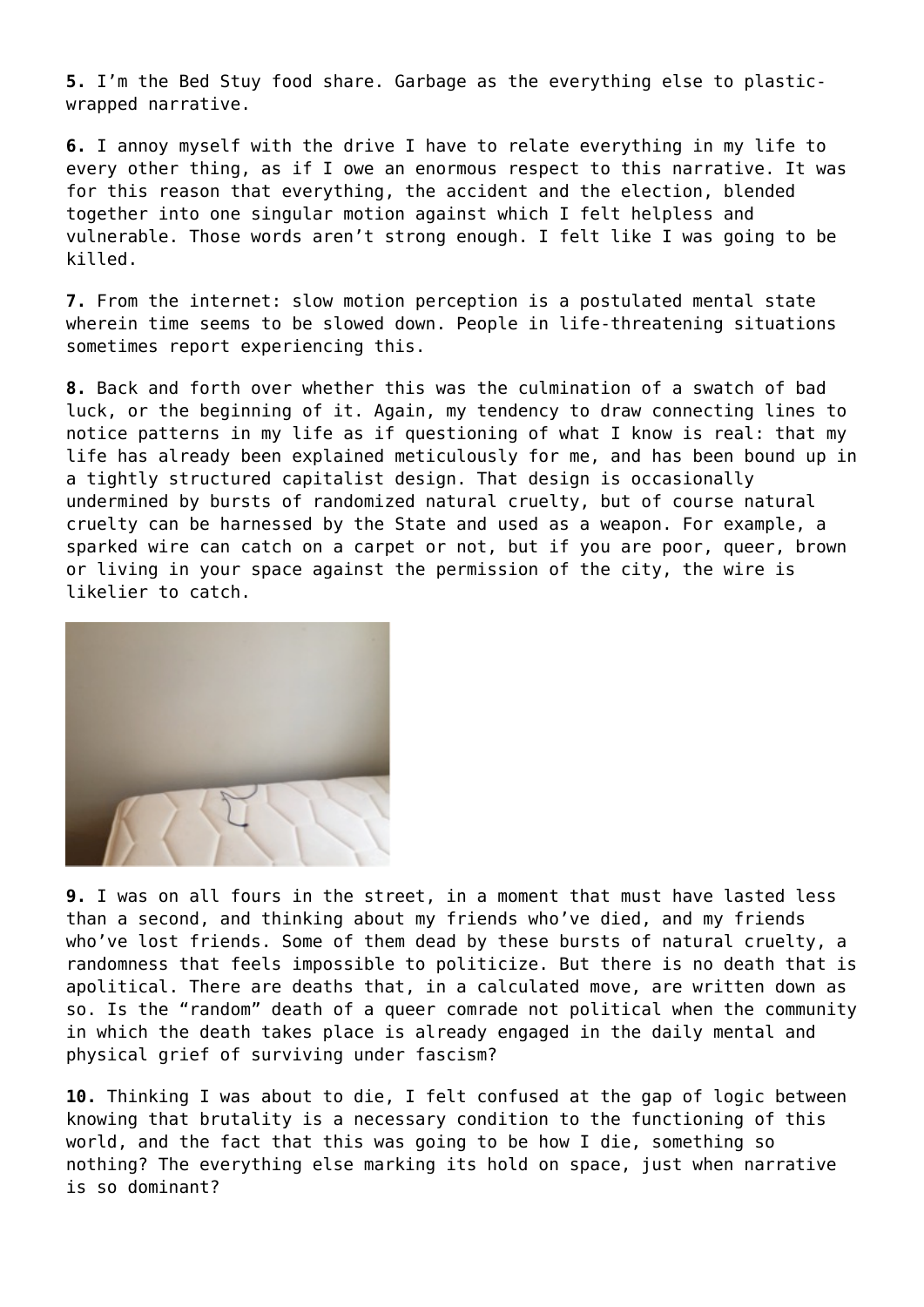**11.** Like how in the 5th season of Buffy, after she's killed off countless vampires, Big Bads, giant reptiles, sent her own lover to hell, and is in the middle of battling a demi-god, her mother dies of a regular brain aneurysm.

**12.** I felt like this was happening to me last summer when I went back to Massachusetts for my dad's brain surgery. I stayed with my mom in the waiting room five hours until the surgery was over. We went to the cafeteria three times in that five hour span. The last time I bought pudding. The surgeon called us into a room where a couple other surgeons were hanging out, eating chips. He showed us the scans of my dad's brain. That dark arm reaching around the artery, that's the aneurysm. That bright white dot at the base, that's the stroke. My mom had been able to remain calm throughout the process until this point. I had no idea it was that bad, she said, wringing her empty hands on our fourth pass through the quiet cafeteria.



**13.** This interesting phenomenon, not being able to perceive the obvious danger surrounding you. I guess the neoliberal myth of a free progressive country relies on our staying unaware of exactly how bad it really is. Here is a way to separate people into two sides: the side which didn't know it was so bad, and the side that did know.

**14.** All we can do now is remind ourselves that if we didn't know it was that bad, we were lucky. And that if the inclement weather tells us anything, we were wrong.

**15.** No narrative to the movements of weaponized male violence. It comes like weather, yet follows no science. I'm standing on the train platform and watching myself, through pitcturesque, intrusive thought, be pushed onto the tracks by any man who walks by. Am I hysterical? I know the car had no reason to hurt me, but that didn't alter the reality of what was happening. I even thought at one point, he must think I am someone else. Convinced to the point of bargaining reason that this attack was purposeful. It was easier for me to believe, even during the crisis, that a man I had never met before had reason to kill me, than to assume the everything else – some malfunction with the vehicle, a glitch in the way things are supposed to be. Some of us have this nightmare that we are being hunted for reasons we don't understand. For some others, it's reality. Even accidentally, those some, the porous ones, should fear being picked off.